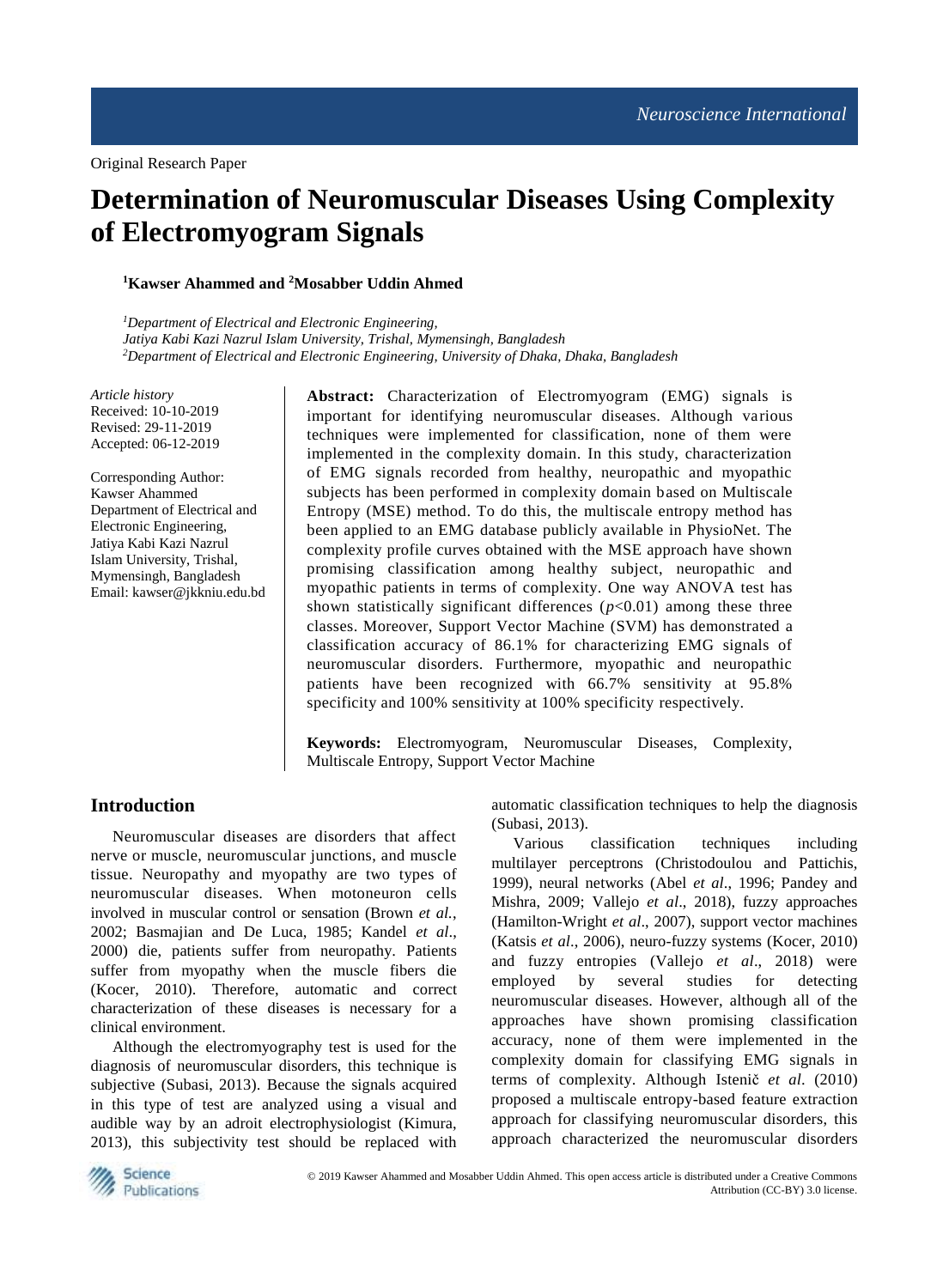depending on the amplitude distribution of the surface EMG rather than complexity. Moreover, the provided classification accuracy (70.4%) for three classes (healthy, neuropathic and myopathic) was not promising.

In this study, a complexity analysis method based on the MSE approach has been used for classifying signals collected from patients suffering from neuropathy, signals recorded from myopathic patient and signals extracted from a healthy subject. The goal of this classification is to detect neuromuscular diseases in a clinical environment with multiscale entropy of EMG signals.

# **Materials and Methods**

#### *Database*

The Database used in this research is publicly available at PhysioNet (Goldberger *et al*., 2003). The database contains EMG samples recorded from tibialis anterior muscle of each healthy, neuropathy and myopathy patients using a 25-millimeter concentric needle electrode and a Synergy N2 EMG Monitoring System. The healthy database consisted of a fortyfour-year-old subject showing no symptoms of neuromuscular diseases. The neuropathy set was made up of a sixty-two-year-old subject representing longlasting low back pain and symptoms of neuropathy. The remaining set comprised of a fifty-seven-year-old subject demonstrating myopathy. During the recording process, the frequency of data was 50 kHz and then downsampled to 4 kHz. While recording a high pass filter and a low pass filter designed at 20 Hz and 5 kHz respectively were also used. Fig. 1 shows EMG signals from this dataset. In this work, we have used 12 subsets of EMG data from each class. Each subset contains 4000 samples.

# *Multiscale Entropy*

The Multiscale Entropy approach (MSE) (Costa *et al*., 2002) determines Sample Entropy (SamEn) (Richman and Moorman, 2000) over different time scales to characterize the underlying complexity of nonlinear time series. For calculating the SamEn, the MSE method includes three parameters- $\tau$  (time lags), *m* (embedding dimensions) and *r* (threshold value). The MSE analysis consists of the following two steps:

 To define temporal scales of increasing length, a coarse-graining process to the following time series was applied:

$$
\left\{u_{i}\right\}_{i=1}^{N}\tag{1}
$$

where *N* denotes the number of samples in the time series. For a scale factor  $\xi$ , the resulting coarsegrained time series is calculated as:

$$
x_j^{\xi} = \frac{1}{\xi} \sum_{i=(j-1)\xi+1}^{j\xi} u_i
$$
 (2)

where  $1 \le j \le \frac{N}{\xi}$ .

 To plot sample entropy as a function of scale factor  $\xi$ , follow algorithm 1 and calculate sample entropy for each coarse-grained time series  $x_j^{\xi}$ .

## *Algorithm 1: Sample Entropy*

- Form  $(N-m)$  vectors  $U_m(1)$ ,  $U_m(2)$ , ...,  $U_m(N-m)$ defined by  $U_m(i) = [u_m(i), u_m(i+1), \ldots, u_m(i+m-1)],$ where  $i = 1, 2, ..., N$ -*m*.
- Determine the distance between two vectors  $U_m(i)$ and  $U_m(i)$  as maximum norm  $d[U_m(i), U_m(j)] = \max_k$  $= 1,...,m \{ |u(i + k-1)-u(j + k-1)| \}.$
- Estimate the frequency of occurrence as  $(r) = \frac{1}{r}$  $A_i^m(r) = \frac{1}{N-m-1}A_i$  and define a global quantity,  $A^{m}(r) = \frac{1}{N-m} \sum_{i=1}^{N-m} A_{i}^{m}(r)$  $\frac{1}{1-m}\sum_{i=1}^{N-m}A_{i}^{m}(r)$ , where  $d[U_{m}(i), U_{m}(j)] \leq$

 $r, j \neq i, r$  denotes a threshold value.

Extend the dimension of the vectors to  $m + 1$  and calculate the frequency of occurrence  $A_i^{m+1}(r) = \frac{1}{N-m-1} A_i$  and define a global quantity  $\mathcal{L}^{1}(r) = \frac{1}{(N-m)} \sum_{i=1}^{(N-m)} A_{i}^{m+1}$  $A^{m+1}(r) = \frac{1}{(N-m)} \sum_{i=1}^{(N-m)} A_i^{m+1}(r)$  $A^{+1}(r) = \frac{1}{(N-m)} \sum_{i=1}^{(N-m)} A_i^{m+1}(r)$ , where  $A_i$  denotes

the number of calculated vectors for a given  $U_{m+1}(i)$ , such that  $d[U_m(i), U_m(j)] \leq r, j \neq i$ .

 Finally, calculate the sample entropy by using  $(m,r,N) = -\ln\left[\frac{A^{m+1}(r)}{A^m(r)}\right]$ *m*  $S_{En}(m,r,N) = -\ln\left[\frac{A^{m+1}(r)}{A^m(r)}\right]$  $f(x) = -\ln\left[\frac{A^{m+1}(r)}{A^m(r)}\right]$  for a tolerance level *r*,

where  $S_{En}$  denotes the sample entropy, *m* is the pattern length and *N* is the length of the time series.

#### *Complexity Analysis of Time Series*

The MSE approach determines the relative complexity of time series by satisfying the following conditions:

- A time series has a higher complexity than another if it shows higher sample entropy values than those of other time series for the majority of the scale factors.
- A time series is not dynamically complex if its entropy values decrease monotonically with the scale factor. This means that the signal in hand only contains information at the smallest scale.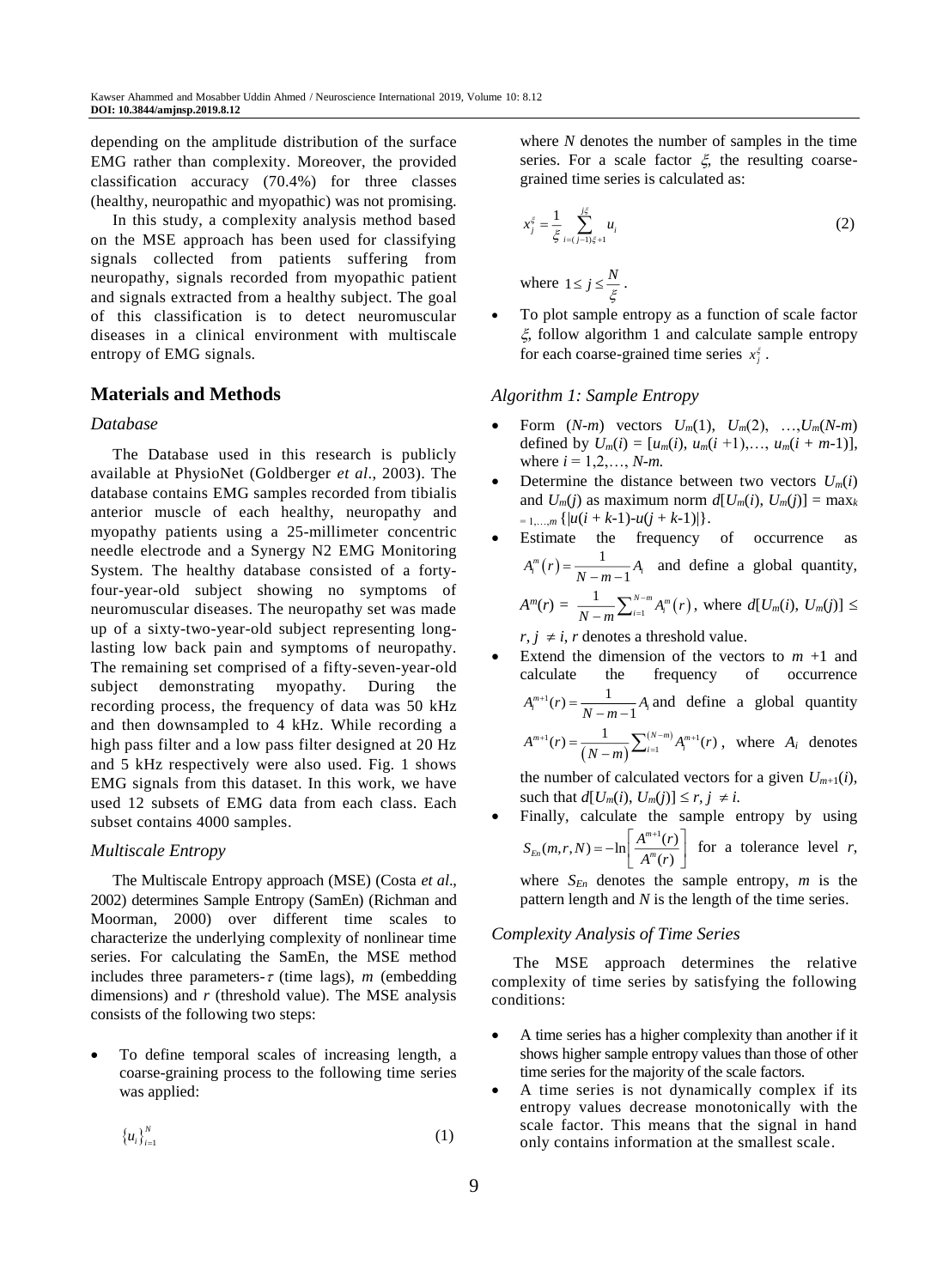

**Fig. 1:** Time-domain representation of EMG signals for a healthy subject, neuropathic and myopathic patients

#### **Results**

## *Complexity Analysis of Electromyogram Data*

To calculate the complexity of a time series based on the MSE approach, the values of the three parameters  $\lceil \tau \rceil$  (time lags), m (embedding dimensions) and r (threshold value)] were considered. In this research, the values of the three parameters used to measure SamEn were  $m = 1$ ,  $\tau = 2$  and  $r = 0.15 \times$ (standard deviation of the normalized time series) for all three classes (healthy/neuropathic/myopathic).

From Fig. 2, it can be said that higher sample entropy values are observed in the healthy subject rather than patients suffering from neuropathy and myopathy. It is also intuitive that higher complexity is reflected in a healthy subject compared to neuropathic and myopathic patients. It can be inferred that the EMG signals recorded from neuropathic and myopathic patients are more regular and contain less information, thus show less complexity. On the other hand, since the EMG data collected from a healthy patient show less regularity and more information, the healthy subject reveals higher complexity. As the sample entropy values of EMG signals recorded from patients suffering from neuromuscular diseases do not intersect one another in the complexity domain for the majority of the scale factors, these neuromuscular diseases can be detected by the MSE approach in complexity domain. Moreover, healthy subject and patients affected by neuromuscular diseases can also be identified with the MSE technique in the complexity domain due to the nonconvergent behavior of one another.

#### *Statistical Analysis*

In this subsection, the classification results of three groups (healthy, myopathic and neuropathic) acquired in complexity domain are justified based on Support Vector Machine (SVM) and One-way ANOVA test. To do this, 36 mean sample entropy values [12 for each of the class (healthy/neuropathic/myopathic)] are calculated using multiscale entropy approach and used as input to a support vector machine. A 5-fold crossvalidation was used to avoid biased classification performance. The SVM as a classifier validated the classification ability of the MSE approach with statistical parameters (sensitivity, specificity, and accuracy). Applying One-way ANOVA test, statistically significant differences (*p*<0.01) were observed among the three groups.

According to Table 1, it can be said that one out of twelve mean sample entropy values of healthy records and four out of twelve average sample entropy values of myopathic records were misclassified. On the other hand, eleven out of twelve mean sample entropy values of healthy records, eight out of twelve mean sample entropy values of myopathic records and twelve out of twelve mean sample entropy values of neuropathic records were classified correctly. Table 2 demonstrates that myopathic diseases were identified with a sensitivity of 66.7% and specificity of 95.8%. Similarly, neuropathic diseases were recognized with a sensitivity of 100% and specificity of 100%. The healthy, myopathic and neuropathic groups were recognized with a classification accuracy of 86.1%.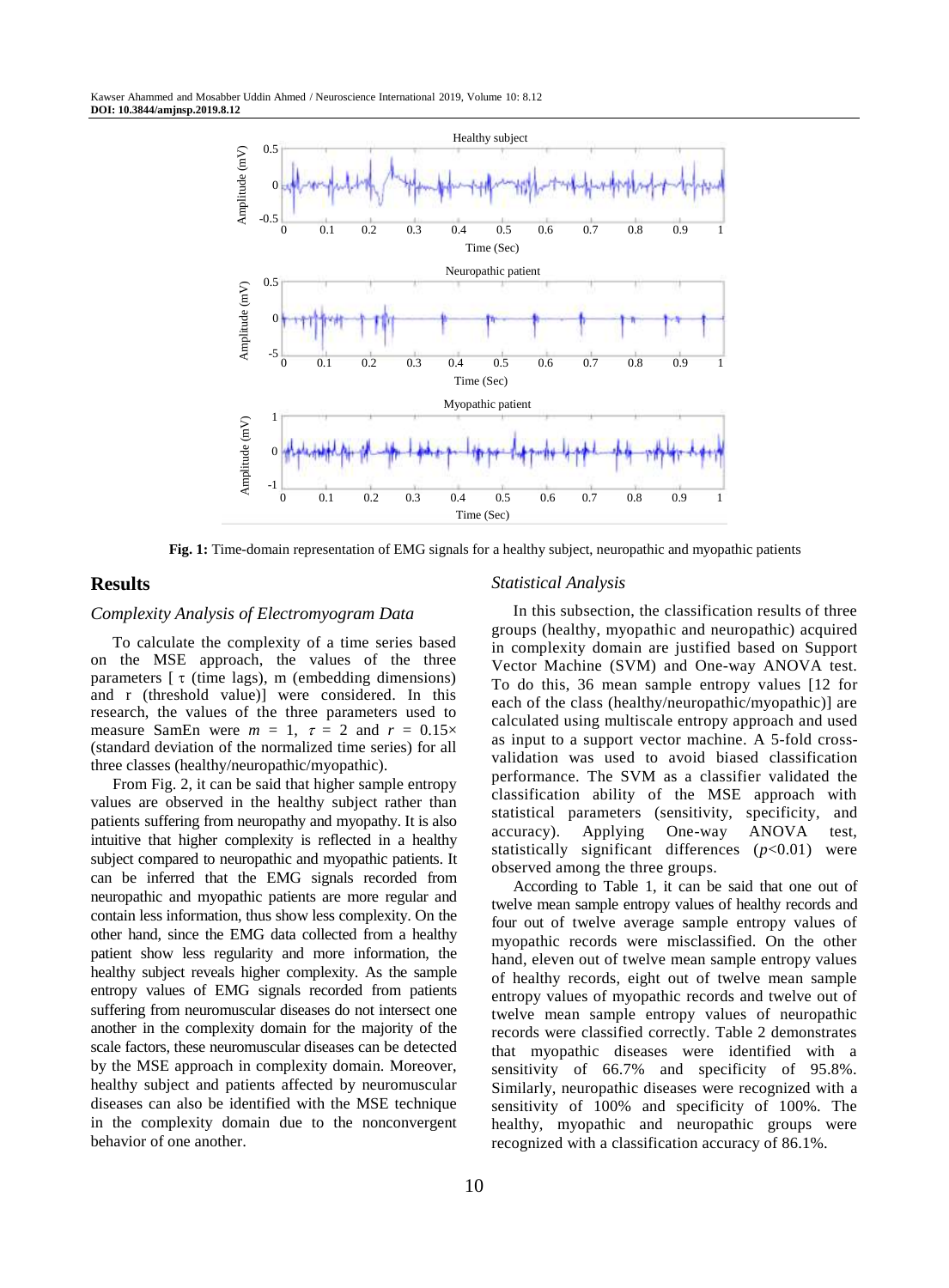

**Fig. 2:** Multiscale entropy analysis of healthy subject, neuropathic and myopathic patients

| <b>Table 1:</b> Confusion Matrix of healthy, neuropathic and |                   |           |             |  |
|--------------------------------------------------------------|-------------------|-----------|-------------|--|
|                                                              | myopathic records |           |             |  |
| True/predicted                                               | Healthy           | Myopathic | Neuropathic |  |

| True predicted | 11 cantrix | wryopaune | ricaropaume |  |
|----------------|------------|-----------|-------------|--|
| Healthy        |            |           |             |  |
| Myopathic      |            |           |             |  |
| Neuropathic    |            |           |             |  |
|                |            |           |             |  |

**Table 2:** Sensitivity, specificity and classification accuracy for three groups (healthy/neuropathic/myopathic)

| Patients    | Sensitivity | Specificity | Classification |
|-------------|-------------|-------------|----------------|
| state       | $(\%)$      | (%)         | accuracy (%)   |
| Healthy     | 91.7        | 83.3        | 86.1           |
| Myopathic   | 66.7        | 95.8        |                |
| Neuropathic | 100         | 100         |                |

#### **Discussion**

In this research, the multiscale sample entropy method was applied to the EMG database for identifying neuromuscular diseases. The sample entropy of EMG data was first measured over different scale factors. Multiscale complexity of EMG data was analyzed and characterization of a healthy subject, a neuropathic and a myopathic patient was performed in the complexity domain. Classification results were validated using a support vector machine and one-way ANOVA test.

The complexity of EMG data was measured based on sample entropy. If the sample entropy values of EMG data are higher for the majority of the scale factors, the complexity will be higher. This knowledge was used to explain the classification results in the complexity domain, where the healthy subject exhibited higher complexity compared to neuropathic and myopathic patients. Moreover, a significant difference was reflected in neuropathic and myopathic patients in terms of complexity. These results reveal that EMG signals from the patient with neuropathy exhibit more predictability (more regular, thus less complex) than that of the patient with myopathy. Moreover, a one-way ANOVA test also demonstrated statistically significant differences  $(p<0.01)$  among the three classes.

Our experimental results are similar to a previous study (Istenič *et al*., 2010) that demonstrated that entropy of healthy subjects is always highest and entropy of neuropathic patients is always lowest. The classification accuracy (86.1%) of the complexity based MSE method is also promising compared to the amplitude distribution based MSE method (Istenič *et al*., 2010). Although the complexity-based MSE technique shows promising classification accuracy compared to some studies (Guler and Kocer, 2005; Huppertz *et al*., 1997), this accuracy is not as promising compared to some other studies (Katsis *et al*., 2007; Christodoulou and Pattichis, 1999). This is a limitation of our study. Since the database used in this study was collected from only three subjects (one healthy subject, one myopathic and one neuropathic patient), we were only able to analyze 12 subsets of EMG data for each group. In future, we will try to enhance the classification accuracy with the extension of the MSE method.